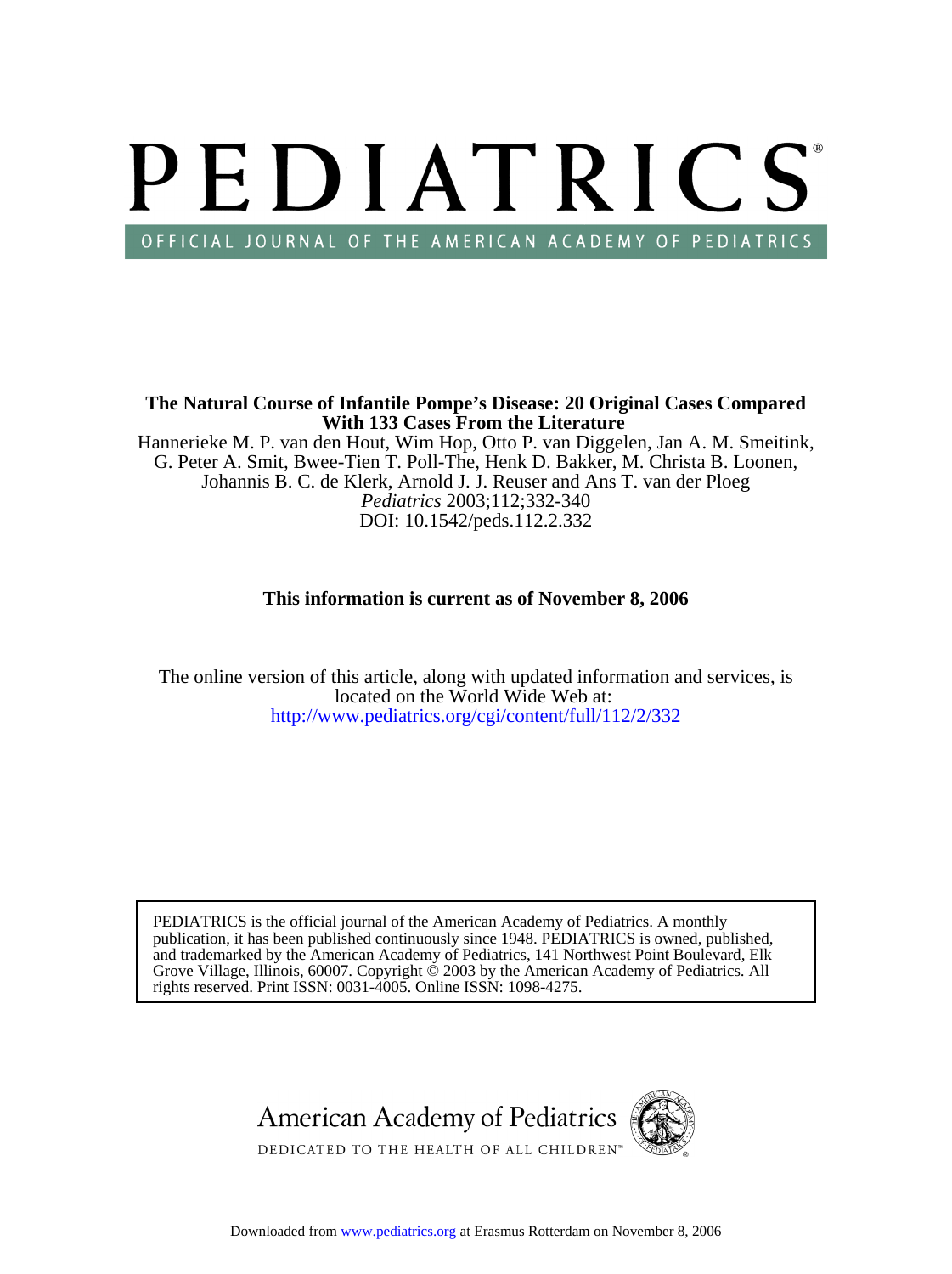# **The Natural Course of Infantile Pompe's Disease: 20 Original Cases Compared With 133 Cases From the Literature**

Hannerieke M. P. van den Hout\*; Wim Hop¶; Otto P. van Diggelen§; Jan A. M. Smeitink||; G. Peter A. Smit#; Bwee-Tien T. Poll-The\*\*; Henk D. Bakker‡‡; M. Christa B. Loonen‡; Johannis B. C. de Klerk\*; Arnold J. J. Reuser§; and Ans T. van der Ploeg\*

**ABSTRACT.** *Objective.* **Infantile Pompe's disease is a lethal cardiac and muscular disorder. Current developments toward enzyme replacement therapy are promising. The aim of our study is to delineate the natural course of the disease to verify endpoints of clinical studies.**

*Methods.* **A total of 20 infantile patients diagnosed by the collaborative Dutch centers and 133 cases reported in literature were included in the study. Information on clinical history, physical examination, and diagnostic parameters was collected.**

*Results.* **The course of Pompe's disease is essentially the same in the Dutch and the general patient population. Symptoms start at a median age of 1.6 months in both groups. The median age of death is 7.7 and 6 months, respectively. Five percent of the Dutch patients and 8% of all reported patients survive beyond 1 year of age. Only 2 patients from literature became older than 18 months. A progressive cardiac hypertrophy is characteristic for infantile Pompe's disease. The diastolic thickness of the left ventricular posterior wall and cardiac weight at autopsy increase significantly with age. Motor development is severely delayed and major developmental milestones are generally not achieved. For the Dutch patient group, growth deviates significantly from normal despite start of nasogastric tube feeding. Levels of aspartate aminotransferase, alanine aminotransferase, lactate dehydrogenase, creatine kinase, or creatine kinase-myocardial band isoenzyme are typically elevated, although aspartate aminotransferase, alanine aminotransferase, and lactate dehydrogenase increase significantly with age. The patients have fully deleterious mutations. Acid -glucosidase activity is severely deficient.**

*Conclusions.* **Survival, decrease of the diastolic thickness of the left ventricular posterior wall, and achievement of major motor milestones are valid endpoints for**

From the \*Divison of Metabolic Diseases and Genetics, Department of Pediatrics, and ‡Department of Child Neurology, Erasmus Medical Center/ Sophia Children's Hospital, Rotterdam, the Netherlands; §Department of Clinical Genetics, ¶Department of Epidemiology and Biostatistics, Erasmus University, Rotterdam, the Netherlands; ||Department of Metabolic Diseases, University Medical Center, Nijmegen, the Netherlands; #Department of Metabolic Diseases, Beatrix Clinic, University Hospital Groningen, Groningen, the Netherlands; \*\*Department of Metabolic Diseases, Wilhelmina Children's Hospital, University Hospital Utrecht/Department of Child Neurology Emma Children's Hospital, Academic Medical Center, Amsterdam, the Netherlands; ‡‡Department of Metabolic Diseases, Emma Children's Hospital, Academic Medical Center, Amsterdam, the Netherlands. Received for publication Apr 18, 2002; accepted Dec 23, 2002.

Reprint requests to (H.M.P.vdH.) Division of Metabolic Diseases and Genetics, Department of Pediatrics, Erasmus Medical Center/Sophia Children's Hospital, Dr Molewaterplein 60, 3015 GJ, Rotterdam, the Netherlands. E-mail: a.vanderploeg@erasmusmc.nl

PEDIATRICS (ISSN 0031 4005). Copyright © 2003 by the American Academy of Pediatrics.

**therapeutic studies of infantile Pompe's disease. Muta**tion analysis and measurement of the  $\alpha$ -glucosidase ac**tivity should be part of the enrollment program.** *Pediatrics* **2003;112:332–340;** *Pompe's disease, -glucosidase, acid maltase, enzyme replacement, glycogen storage disease type II.*

ABBREVIATIONS. ASAT, aspartate aminotransferase; ALAT, alanine aminotransferase; CK, creatine kinase; LDH, lactate dehydrogenase; CK-MB, creatine kinase-myocardial band isoenzyme;  $LVPW_{d}$ , left ventricular posterior wall was measured at the diastole; CRIM, cross-reactive immunologic material; EKG, electrocardiogram; MRI, magnetic resonance imaging.

ompe's disease, or glycogen storage disease type II, is a lysosomal storage disorder in which deficiency of acid  $\alpha$ -glucosidase leads to accumulation of glycogen and finally to destruction of muscle tissue. Complete deficiency of  $\alpha$ -glucosidase causes a progressive lethal cardiac and skeletal muscle disorder known as infantile Pompe's disease.1 Partial deficiency leads to a milder late onset phenotype. The latter condition may present at any age and is subdivided in nonclassical infantile, childhood, juvenile, and adult Pompe's disease.<sup>2-4</sup> The estimated combined incidence is 1:40.000 births.5,6 There is as yet no registered therapy for Pompe's disease, but the first clinical studies on enzyme replacement therapy with recombinant human  $\alpha$ -glucosidase from rabbit milk and Chinese hamster ovary cells have started. The preliminary data of phase II studies in infantile patients are promising.7–9 However, to fully appreciate the effect of enzyme therapy, precise knowledge is needed on the natural course of infantile Pompe's disease. This information is currently lacking.

Only 2 reviews on infantile Pompe's disease were published over the last 50 years. One review dates from 1950 and describes 14 patients.<sup>10</sup> The other review is from 1962 and describes 40 additional cases.11 Notably, these reviews date from the time that the primary enzyme defect was still unknown.12

This review depicts the natural course of classic infantile Pompe's disease based on original data from 20 patients who where seen by the Dutch collaborative centers between 1980 and 1998 and a collection of 133 cases from the literature.

#### **METHODS**

We analyzed the clinical and laboratory data of the patients who were biochemically or genetically diagnosed with infantile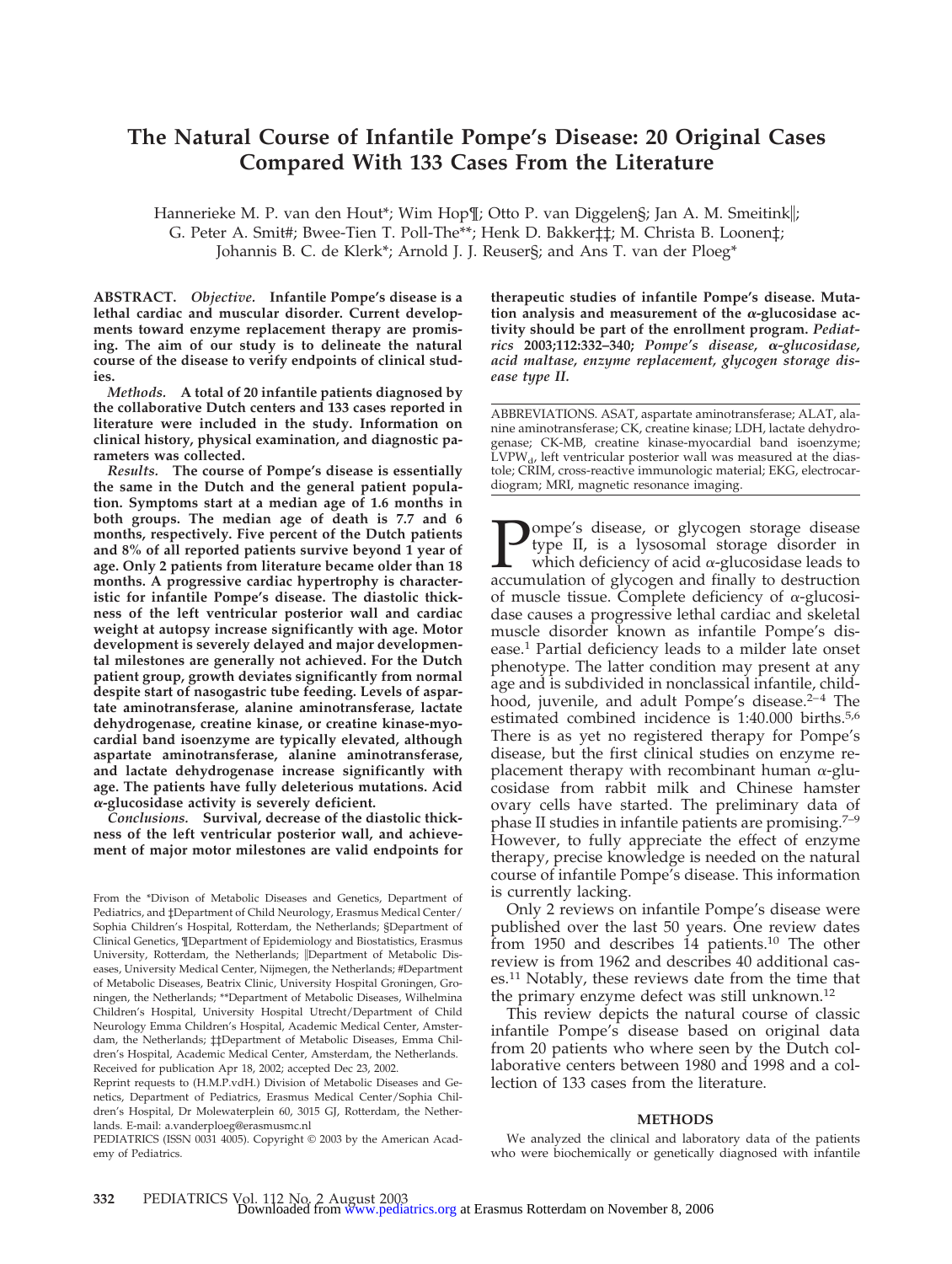Pompe's disease at the department of Clinical Genetics of the Erasmus University Rotterdam between 1980 and 1998. These data were compared with those obtained from the literature. We included all publications identified via Pubmed by a search for "infantile Pompe's disease," "infantile acid maltase deficiency," "infantile glycogenosis type 2," "infantile  $\alpha$ -glucosidase deficiency," and "glycogenosis type 2a", written in English, German, French, Dutch, or Italian. Case reports cited in the collected articles and additional ones cited by Hirschhorn and Reuser<sup>1</sup> were added. We excluded publications lacking clinical information and cases of normal  $\alpha$ -glucosidase activity (Danon's disease), prenatal death, and experimental treatment.

Information on clinical history, physical examination, and diagnostic data were collected. Data were often incomplete. Symptoms or findings of physical examination that were not reported were scored as negative.

## **Biochemical-Genetic Studies**

Fibroblasts were homogenized in water, and  $2000 \times g$  supernatants were used to determine  $\alpha$ -glucosidase activity.<sup>13,14</sup> Mutation analysis was performed using genomic and cDNA, as described earlier.<sup>15</sup> The functional effect of mutations was studied by assay of  $\alpha$ -glucosidase synthesis and activity in transiently transfected  $SV_{40}$  transformed monkey kidney cells or in cultured fibroblasts of patients.15,16

## **Growth**

Data on growth were collected and expressed in the standard deviation score for weight ([weight of the patient - weight according to the P50 for height]/standard deviation).

## **Clinical Chemistry**

Aspartate aminotransferase (ASAT), alanine aminotransferase (ALAT), and creatine kinase (CK) were measured according to the guidelines of the International Federation of Clinical Chemistry. Lactate dehydrogenase (LDH) was measured according to the guidelines of the Dutch Association of Clinical Chemistry. Creatine kinase-myocardial band isoenzyme (CK-MB) was measured by immune inhibition. All measurements were performed at an assay-temperature of 37°C.

## **Cardiology**

The thickness of the left ventricular posterior wall was measured at the diastole (LVPWd) by M-mode echocardiography in compliance with the guidelines of the American Society of echocardiography.17

# **Statistics**

Characteristics for which repeated measurements within patients were available (weight, length, enzyme activities,  $LVPW_d$ ) were analyzed using mixed model analysis of variance (random coefficients model for SAS PROC MIXED). Correlation coefficients given are Spearman r<sub>s</sub>. Data given are medians, or indicated otherwise. Two-sided  $P$  values  $\leq .05$  were considered significant.

# **RESULTS**

# **Population**

Twenty infantile Pompe patients were diagnosed between 1980 and 1998; 14 patients were from Dutch, 4 from Turkish, 1 from Italian, and 1 from Taiwanese ancestry. The patients were admitted to 5 academic hospitals (Beatrix Clinic Groningen, Wilhelmina Children's Hospital Utrecht, University Medical Center Nijmegen, Emma Children's Hospital Amsterdam and the Sophia Children's Hospital Rotterdam). Thirty percent of the patients was female, 70% male. In literature we located 83 publications describing 133 patients, 42% female, 50% scribing 133 patients, 42% female, 50% male.<sup>2,10,11,18–97</sup> Sex was not reported in  $8\%$  of the cases.

## **Molecular Characterization**

All patients identified via the Department of Clinical Genetics Rotterdam had a severe  $\alpha$ -glucosidase deficiency (Table 1). The median activity in fibroblast was 0.52 nmol MU/hour/mg protein (range: 0.18– 1.15 nmol/hour/mg protein, normal value 36–166 nmol MU/hour/mg protein, median 84 nmol MU/ hour/mg,  $n = 254$ ). In 15 patients, we identified the mutations in both  $\alpha$ -glucosidase alleles. In 2 more patients, 1 mutation was detected (Table 1). In total, 9 different mutations were found. The effect of 7 mutations was known: delT525,<sup>98</sup> del exon18,<sup>23</sup> Asp645His,58,99 insC2741/insG2743,15 Pro768Arg,15 del Lys903,<sup>100</sup> and Gly309Arg.<sup>101</sup> All these mutations are fully deleterious and result in severe deficiency of  $\alpha$ -glucosidase activity. Two new mutations were

TABLE 1.  $\alpha$ -Glucosidase Activity, Mutations in the Lysosomal  $\alpha$ -Glucosidase Gene, and the Resulting Amino Acid Changes per Patient

| Patient        | $\alpha$ -Glucosidase<br>Activity | Nucleotide<br>Change           | AA Alteration              | <b>CRIM</b>              | Nucleotide Change                   | AA Alteration              | CRIM*           |
|----------------|-----------------------------------|--------------------------------|----------------------------|--------------------------|-------------------------------------|----------------------------|-----------------|
|                | 1.15                              | DelT525110                     | Thr175 $\rightarrow$ shift |                          | Unknown                             |                            |                 |
| $\overline{2}$ | 0.59                              | DelT525110                     | Thr175 $\rightarrow$ shift |                          | Unknown                             |                            |                 |
| 3              | 0.43                              | DelT525110                     | Thr175 $\rightarrow$ shift | -                        | DelT525110                          | Thr175 $\rightarrow$ shift |                 |
| 4              | 0.29/0.42                         | DelT525110                     | Thr175 $\rightarrow$ shift | $\overline{\phantom{m}}$ | DelT525110                          | Thr175 $\rightarrow$ shift |                 |
| 5              | 0.38                              | DelT525110                     | Thr175 $\rightarrow$ shift | $\overline{\phantom{0}}$ | InsA1827                            | Tyr609Ter                  |                 |
| 6              | 0.33                              | DelT525110                     | Thr175 $\rightarrow$ shift | $\overline{\phantom{0}}$ | Del exon $18^{111}$                 | Del 55aa 828 $\rightarrow$ | $^{+}$          |
| 7              |                                   | DelT525110                     | Thr175 $\rightarrow$ shift | $\qquad \qquad$          | Del exon $18^{111}$                 | Del 55aa 828→              | $^{+}$          |
| 8              | Undetectable                      | DelT525110                     | Thr175 $\rightarrow$ shift | $\overline{\phantom{0}}$ | Del exon18111                       | Del 55aa 828→              | $\! + \!\!\!\!$ |
| 9              | 0.18                              | Del exon18111                  | Del 55aa 828 $\rightarrow$ | $^{+}$                   | Del exon18 <sup>111</sup>           | Del 55aa 828→              | $^{+}$          |
| 10             | Not available                     | Del exon18 <sup>111</sup>      | Del 55aa 828 $\rightarrow$ | $^{+}$                   | Del exon18 <sup>111</sup>           | Del 55aa 828→              | $^{+}$          |
| 11             | 0.44                              | Del exon18 <sup>111</sup>      | Del 55aa 828 $\rightarrow$ | $+$                      | $2639C \rightarrow A$               | Ala880Asp                  | $^{+}$          |
| 12             | Undetectable                      | Del exon18 <sup>111</sup>      | Del 55aa 828→              | $^{+}$                   | 3 nucleotide deletion               | Del Lys903100              | $^{+}$          |
| 13             | 0.6                               | Del exon18111                  | Del 55aa 828 $\rightarrow$ | $^{+}$                   | 925G $\rightarrow$ A <sup>101</sup> | Gly309Arg                  | $^{+}$          |
| 14             | 0.73                              | 1933 $G \rightarrow C^{58}$    | Asp645His                  | $^{+}$                   | 1933 $G \rightarrow C^{58}$         | Asp645His                  | $^{+}$          |
| 15             | 0.7                               | $2741AG \rightarrow CAGG^{15}$ | Frameshift                 |                          | $2741AG \rightarrow CAGG^{15}$      | Frameshift                 |                 |
| 16             | 1.1                               | $2741AG \rightarrow CAGG^{15}$ | Frameshift                 | $\overline{\phantom{0}}$ | $2741AG \rightarrow CAGG^{15}$      | Frameshift                 |                 |
| 17             | 0.52                              | $2303C \rightarrow G^{15}$     | Pro768Arg                  | $^{+}$                   | $2303C \rightarrow G^{15}$          | Pro768Arg                  | $^+$            |
| 18             | 1.1                               | Unknown                        |                            |                          | Unknown                             |                            |                 |
| 19             | 0.2                               | Unknown                        |                            |                          | Unknown                             |                            |                 |
| 20             | 0.23                              | Unknown                        |                            |                          | Unknown                             |                            |                 |

\* Presence (CRIM+) or absence (CRIM-) of immunologically detectable  $\alpha$ -glucosidase.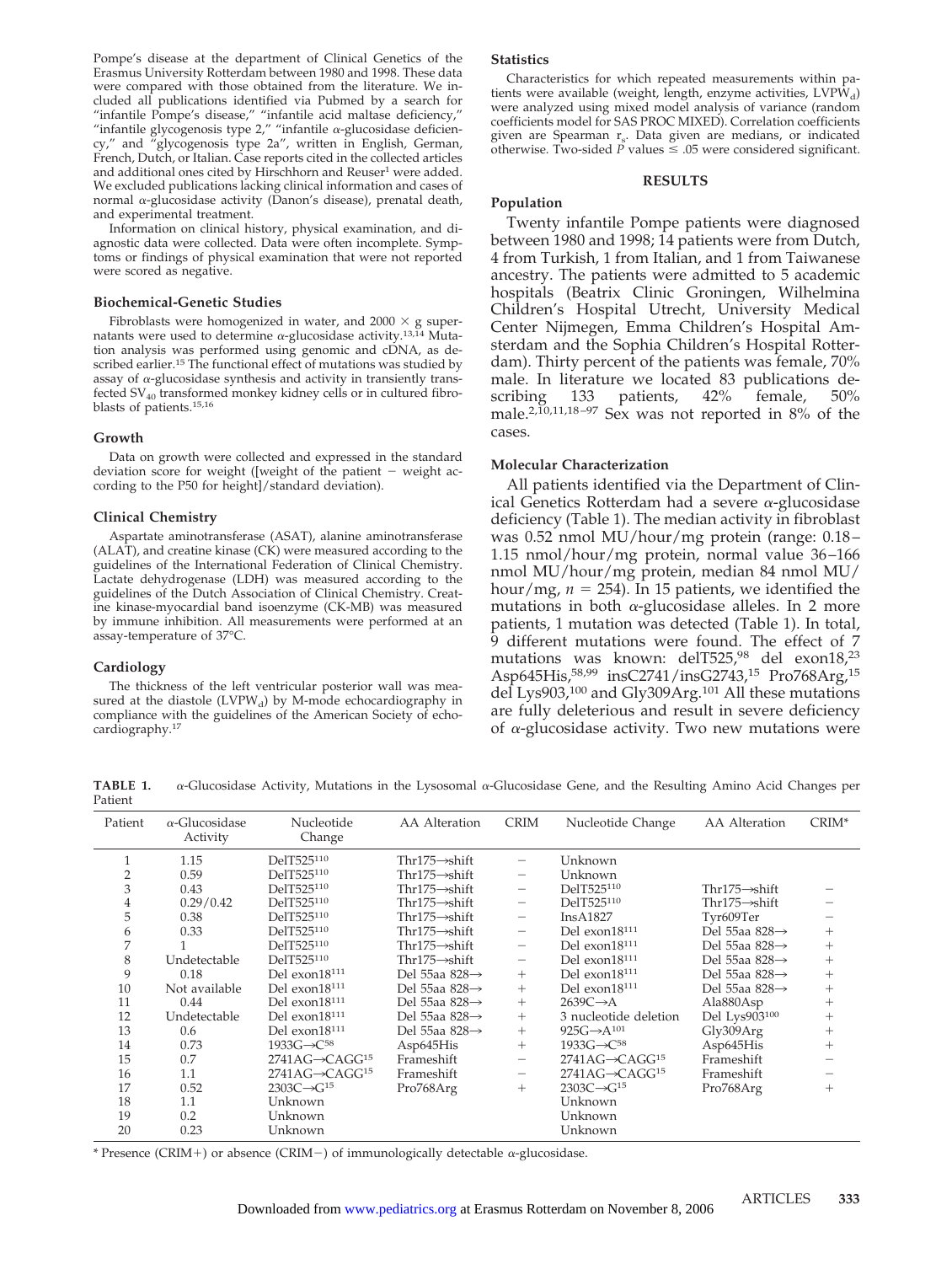detected: Ala880Asp and InsA1827, resulting in Tyr609Ter. The latter mutation will certainly lead to loss of function. The effect of Ala880Asp was studied in transiently transfected  $SV_{40}$  transformed monkey kidney cells, and also leads to complete loss of  $\alpha$ -glucosidase activity. The delT525 and del exon18 mutations were found most frequently, 10 times each. In all but 1 case the patient was from Dutch ancestry. One patient from Italy was homozygous for the exon18 deletion. Her parents came from the Italian region of Catania where this mutation prevails as in the Dutch population.<sup>102</sup> Of all mutations found in the Dutch patient group, the delT525 mutation, the insC2741/insG2743 mutation, and the Tyr609Ter mutation result in absence of cross reactive immunologic material ([CRIM]-negative). The delT525 mutation leads to frame shift and formation of unstable messenger. Two patients are homozygous for this mutation, and therefore completely CRIM-negative. Two of the 4 patients from Turkish ancestry are homozygous for the insC2741/insG2743 mutation and therefore also CRIM-negative. Both these patients were offspring of a consanguineous marriage. Another Turkish patient was homozygous for the Pro768Arg mutation, whereas in the fourth Turkish patient the mutation is as yet unknown. One patient from Taiwan appeared homozygous for the G1933C mutation known to occur in infantile patients from Taiwan and certain areas of China.58,99 The great majority of case reports from literature is incomplete as to investigating the patients genotype. Related literature data are therefore not included in this review.

# **Course of Disease**

First symptoms were noted at a median age of 1.6 months in both the Dutch patient group and in literature 2,10,11,18,20,21,23,25,27–38,40–46,48–60,62,63,65–76,78–88,91–96,99 (Table 2). Patients were hospitalized at median ages of 2.8 months in the Dutch patient group and 4.0 months in literature,10,11,18–21,24,26,27,29,30,33,34,36–38,40– 46,48,51–53,55,61–63,65,68,70,72,74,78,80,82,84,87,89,90,92,95–97,103 and diagnosed at respective ages of 5.3 and 4.5 months.2,11,18,22,25,27,28,32,41,44,46,47,58,61,66,73,80,83,85,91,93,99 The median time from diagnosis to death was 2 months in both groups.2,11,18,22,25,27,28,32,41,44,46,61,73,80,83,85,91,93 In the Dutch patient group, death occurred at a median age of 7.7 months. Patients described in literature died at a median age of 6.0 months.2,10,11,18–21,23–34,36– 44,46,48–57,59–65,67–75,78–97 The survival curve of both groups is presented in Fig 1. Only 1 Dutch infant survived beyond 1 year of age. This infant was born



**Fig 1.** Survival curve of patients with infantile Pompe's disease. The Dutch patient population (solid line) and the literature cases (dashed line) are illustrated separately.

prematurely at a gestational age of 32 weeks. The age corrected for the duration of gestation was 10.6 months. The patients described in literature died in majority within the first year of life (109 of 119 patients). Ten patients survived beyond 1 year of age.2,19,29,38,56,61,85,91,97 Only 2 patients were reported with ages of death above  $1.5$  year (29 and 34.5) months).38,97

In the Dutch patient group, the clinical course of the CRIM-negative patients did not differ from the CRIM-positive patients. The 5 CRIM-negative patients died between 6.6 and 8.6 months of age.

# **Clinical History: First Symptoms**

We kept record of the first symptoms of all Dutch patients. Information on an additional 66 cases was available from the literature.2,10,11,18–20,22–24,26–32,34– 38,41,42,44,45,48 –52,55–58,60 –76,78,79,81,82,84,85,87,88,92,95–97,99, 104-106 Feeding problems and/or failure to thrive were the first symptoms in 55% of the Dutch patients and in 44% of the cases reported in literature. Motor problems, like muscular weakness, motor retardation, and paucity of movements, were the first symptom in 40% of the Dutch patient group and in 20% of the cases described in literature. Respiratory problems (like airway infections and respiratory difficulty) were the first symptom in 40 and 27% of the cases. Cardiac problems (like cardiac failure and rhythm disturbances) were noticed as first symptom in 15% of the Dutch patients and in 23% of the cases from literature (the total percentage exceeds 100% because patients may present with combinations of first symptoms).

Other less frequently reported symptoms were

**TABLE 2.** Course of Disease of the Dutch Population and of the Cases Collected From Literature

|                              | The Netherlands |       |              | Literature |         |                   |            |     |
|------------------------------|-----------------|-------|--------------|------------|---------|-------------------|------------|-----|
|                              | Median*         | Mean* | Range*       | N          | Median* | Mean <sup>*</sup> | Range*     | N   |
|                              |                 |       |              | 20         |         |                   |            | 133 |
| First symptoms               | 1.6             | 1.9   | $0 - 6.8$    | 20         | 1.6     | 2.1               | $0 - 11$   | 107 |
| Hospitalization              | 2.8             | 3.4   | $0 - 7.3$    | 20         | 4.0     |                   | $0 - 14$   | 77  |
| Diagnosis                    | 5.3             | 4.8   | $0.6 - 9.3$  | 20         | 4.5     | 5.4               | $0 - 23$   | 22  |
| Death                        | 7.7             | 7.6   | $3.8 - 12.4$ | 20         | 6.0     | 6.3               | $0 - 34.5$ | 119 |
| Time from diagnosis to death | 2.0             | 2.8   | $0.1 - 6.4$  | 20         | 2.0     | 2.7               | $0 - 10$   | 18  |

\* The age of the patients is given in months.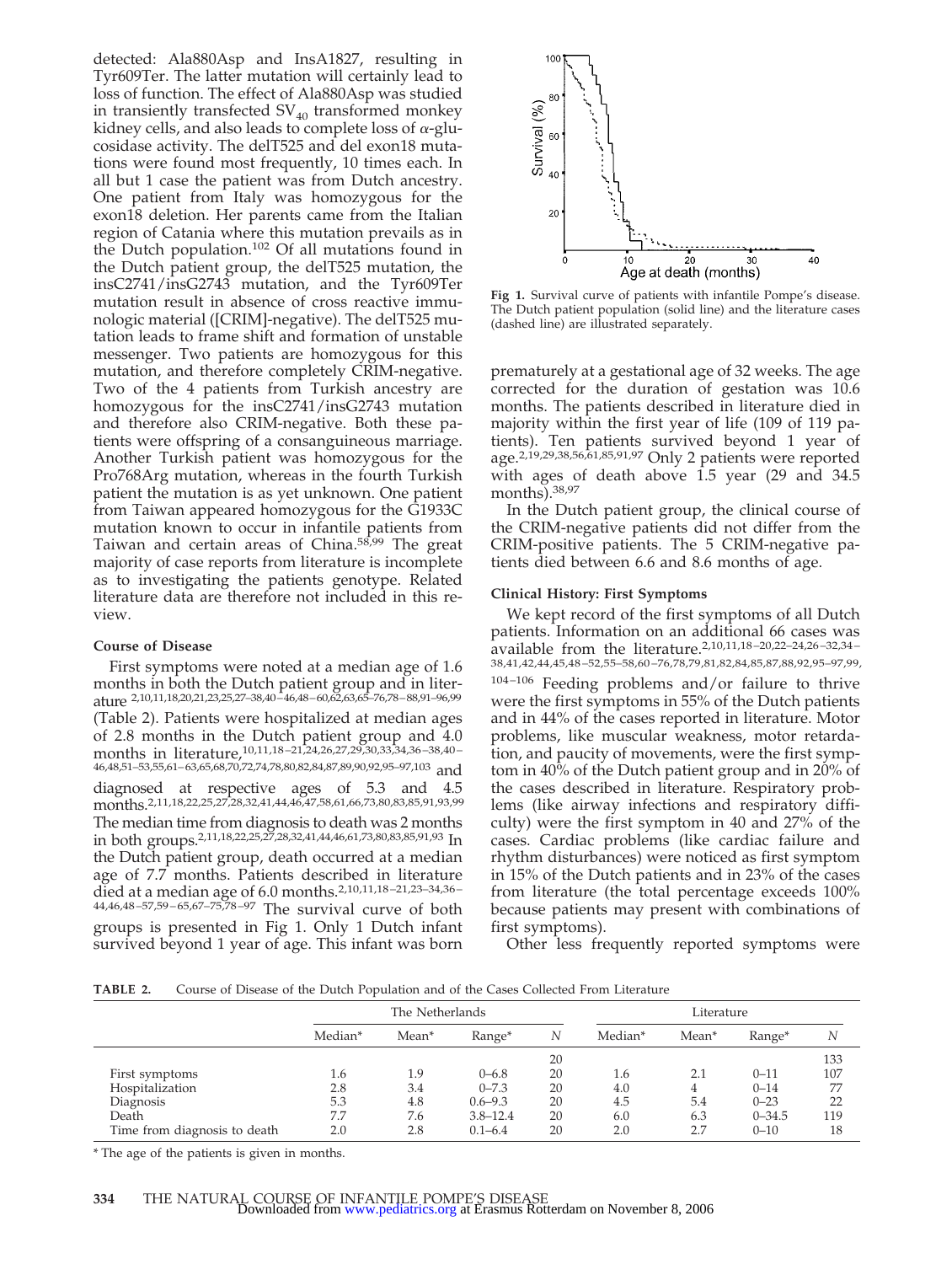discomfort (like malaise, sweatiness, fatigue, irritability, and a weak cry) and gastrointestinal complaints (like constipation, vomiting, and regurgitation). Neurologic symptoms like spasm and tremor were noticed in 2 Dutch cases. In 3 cases from literature, mental retardation was suspected.27,38,75 Reasons for hospitalization were respiratory problems, cardiac problems, feeding problems, and growth retardation in decreasing order.

# **Physical Examination**

The 20 Dutch patients were physically examined. An additional 103 physical examination reports were available from literature.2,10,11,18–23,26–42,44–46,48–52,55– 57,59–65,67–74,76–79,81,82,84,85,87,88,92,95–97 At first sight, patients were tachy- or dyspnoeic (75% of the Dutch patients and 41% of the cases from literature), pale (40% of the Dutch patients, 20% of the cases described in literature), and/or cyanotic (30% and 23%, respectively). An enlarged tongue was noticed in  $45\%$  of the Dutch patients and  $29\%$  of the cases from literature. The Dutch patients typically were hypotonic (95%). Hypotonocity was reported to a lesser extent in literature (52%). In 75% of the Dutch patients and in 46% of the cases from literature, a heart murmur was present. A gallop rhythm was reported in 17% of the cases from the literature. Auscultation of the lungs was abnormal in 55% of the Dutch patient group and in 47% of the cases reported in literature. At palpation of the abdomen a moderate hepatomegaly was found in 90% of the Dutch patients and reported in 29% of the cases from literature (median size 3 and 3.2 cm below the costal margin, respectively). A moderate splenomegaly was found in 15 and 6% of the patients, respectively (median size 2 cm below the costal margin in both populations). Absent deep tendon reflexes (35% of the Dutch patients, 33% of the cases from literature) was the main abnormality observed during neurologic examination. Incidentally, tongue fibrillations (3%), absence of tongue movements (2%), and spasms of the legs (2%) were reported in literature. In the Dutch patient group these were not noticed.

# **Motor Development**

A complete set of data on motor development was available for 16 Dutch patients. None of these patients ever learned to turn, sit, or stand. Of the 133 patients reported in literature, only 2 patients were reported to turn from supine to prone position.18,63 The age at which they achieved this motor milestone was not mentioned, but they lost this ability at the age of 4 and 7 months, respectively. Three patients were reported to sit. One achieved this motor milestone at the age of 6 months and subsequently lost it at the age of  $7$  months.<sup>63</sup> The other patients were reported "no longer to sit without support" and "no longer to support themselves in a sitting position" at ages of 7.5 months<sup>72</sup> and 10.5 months,<sup>33</sup> respectively.

# **Growth**

Longitudinal data on weight, length, and head circumference were available for 18 of the Dutch patients (mean duration of follow-up 4.3 months).



**Fig 2.** Standard deviation score of weight versus age in weeks  $(P = .001)$  for the Dutch patient population. Standard deviation  $score = [weight of the patient-weight according to the P50 for$ weight]/standard deviation of weight.

The standard deviation score for weight decreased significantly with age ( $P = .001$ , Fig 2), showing a deviation from the normal weight curve, despite the start of nasogastric tube feeding in 14 patients. Increase of length and head circumference with age was normal.

# **Clinical Chemistry**

Levels of CK, CK-MB, LDH, ASAT, and ALAT generally appeared to be increased in the Dutch patients ( $n = 19$ ). The median value of CK was 690 IU (range: 175-2307 IU, upper limit of normal 295 IU  $(P_{95})$ , number of measurements 40). A normal CK value was measured 5 times. The median value of CK-MB was 29 (range: 14–64 IU, upper limit of normal 18 IU, number of measurements 20). CK-MB was normal in 3 measurements. The median value of LDH was 1956 IU (range: 801-5714 IU, upper limit of normal 1097 IU, number of measurements 35). LDH was normal in 4 measurements. The median value of ASAT was 321 IU (range: 115–859 IU, upper limit of normal 89 IU, number of measurements 51) and of ALAT 184 (range: 9–397 IU, upper limit of normal 60 IU). ASAT and ALAT were one time normal in one patient, but elevated in later measurements. In none of the cases normal values for CK, CK-MB, LDH, ASAT, and ALAT were found at the same time. There was a significant increase of LDH, ALAT, and ASAT with age ( $P < .001$ , Fig 3). Data from literature were too scarce to draw conclusions. Control ranges and assay temperatures were often lacking.

# **Cardiology**

All available chest radiographs of the Dutch patients ( $n = 19$ ) showed a cardiomegaly at ages ranging from 0 to 7.2 months. In literature an increased heart size was reported in 99% of the cases described  $(n = 82)$ , 10, 11, 18 - 21, 26 - 42, 44, 45, 48 - 52, 55, 56, 60, 61, 63 - 68, 70 - 72, 74, 76–79,81–83,85,87,88,95,97,107

On the electrocardiograms (EKGs), a left ventricular hypertrophy was noticed in all Dutch patients  $(n = 19)$ . A biventricular hypertrophy was seen in 84%, and an atrium hypertrophy in 11% of the patients. In literature, left ventricular hypertrophy was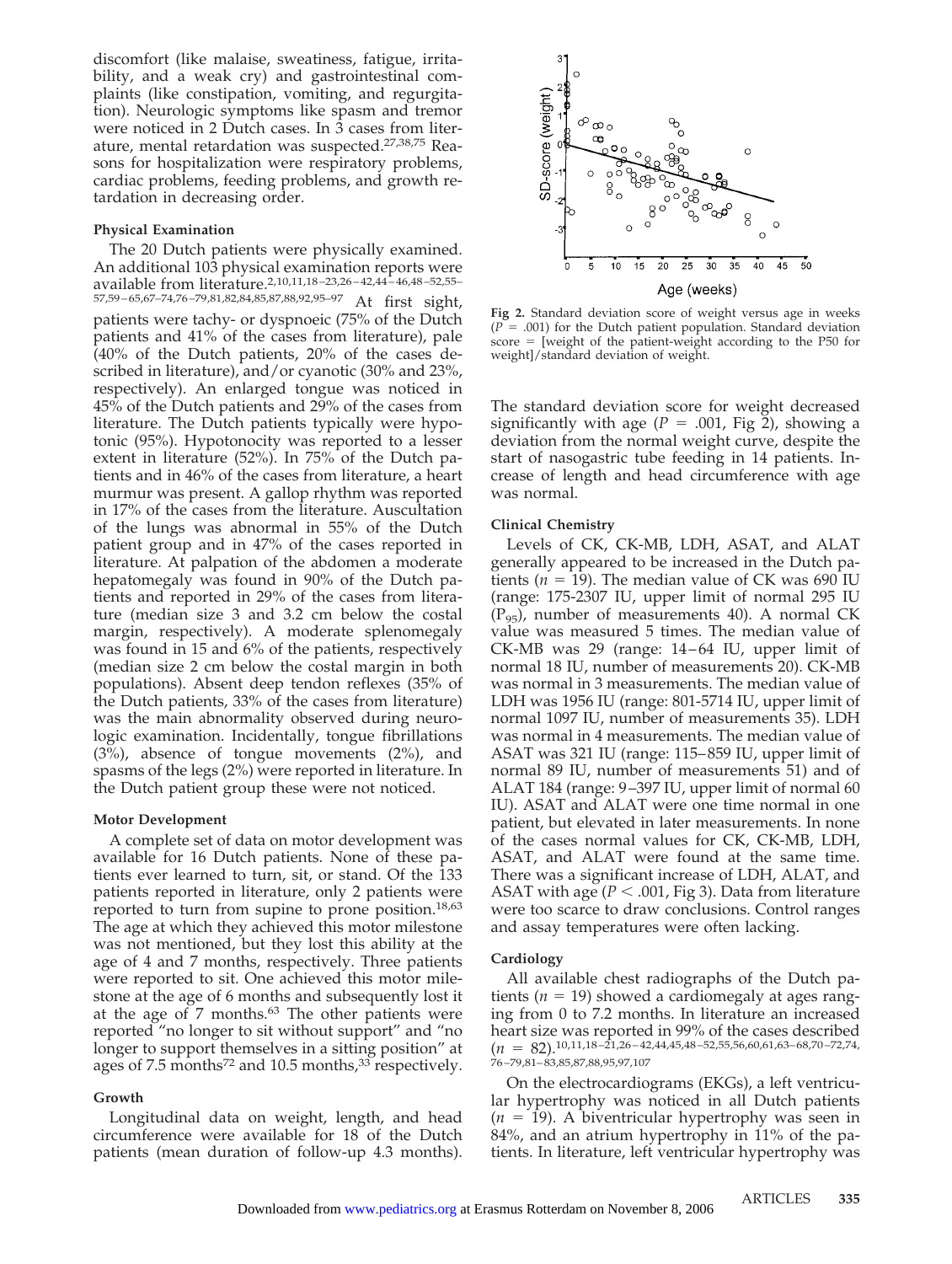

**Fig 3.** Increase of ASAT, ALAT, and LDH with age for the Dutch patient population ( $P < .001$  for ASAT and ALAT, and  $P = .004$  for LDH).

reported in 60 (83%) of 72 cases.2,10,11,18,19,22,24,26,27,29,30, 32,34–41,44,45,49,50,52,55,56,60,61,63–68,70,72,76–79,81,83,85,87,88,95,97

In 10 cases, the cardiomegaly was noticed on the chest radiograph, but not on the EKG. In only 2 patients, the EKG was totally normal.2,88 Atrium hypertrophy was seen in 4% of the cases described in literature.

Another EKG abnormality reported is a borderline to shortened PQ-interval. This was present in 58% of the Dutch patient group (median  $0.08$  seconds) and in 51% of the cases described in literature (median 0.08 seconds). Repolarization disturbances like T-inversion and ST-depression were present in 84% of the Dutch and 56% of the literature cases.

Echocardiographic data of 18 Dutch patients were available (Fig 4A). All patients had a cardiac hypertrophy at ages varying from 0.1 to 8.8 months, as shown by the increased thickness of the left ventricular posterior wall and the intra-ventricular septum. The thickness of the left ventricular posterior wall increased significantly with age  $(P = .01, Fig 4A)$ . In literature, the echocardiographic data of 23 patients were presented.18,19,26,28,32,35,37,39,49,56,60,66,67,76,77,81,83,108 All patients had a cardiac hypertrophy, as illustrated by the thickening of the left ventricular posterior wall and/or intra-ventricular septum.

In 67 cases, heart-weight at obduction was reported. 10,11,18–21,24,26,27,29,30,33,34,36–38,40,41,44–46,48,51–53, 55,61–65,68,70,72,74,78,80,82,84,87,89,92,95–97 The heart weight shows a significant increase with age  $(r_s = 0.57, Fig$ 4B) in accordance with the cardiac ultrasound data of the Dutch patients. Outflow tract obstruction was described in 8 cases from literature,11,32,39,45,49,76,83,109 as observed either by echocardiography, catheterization, or autopsy (6%).

When all cardiac data from the literature are compiled there is information available for 109 patients; 107 of them have a cardiomegaly and 2 do not.<sup>2,88</sup>

# **Neurologic Diagnostics**

Data on brain imaging were available for 8 of the 20 Dutch patients. An ultrasound of the brain was performed in 6 patients, a magnetic resonance imaging (MRI) in 2, and a computed tomography in 2 patients. The ultrasound was normal in all 6 patients. A MRI performed in 1 of these patients was also normal. Computed tomography made in 2 additional patients showed some widening of the anterior horn of the left ventricle in one patient and a possible widening of the peripheral liquor spaces in the other patient. The MRI in the latter patient revealed central and cortical atrophy.

#### **DISCUSSION**

With the phase II clinical studies on the effect of enzyme replacement therapy in Pompe's Disease underway, it becomes increasingly important to achieve accurate knowledge on the natural course of the disease to verify endpoints. The first results of enzyme replacement therapy in infants are promising. Patients seem to survive longer and an effect on cardiac hypertrophy is observed. However, systematic surveys of larger groups of untreated patients, needed to fully appreciate the effect, are lacking.



**Fig 4.** A, Increase of the LVPW<sub>d</sub> with age ( $P = .01$ ). B, Increase of heart weight with age ( $r_s = 0.57$ ).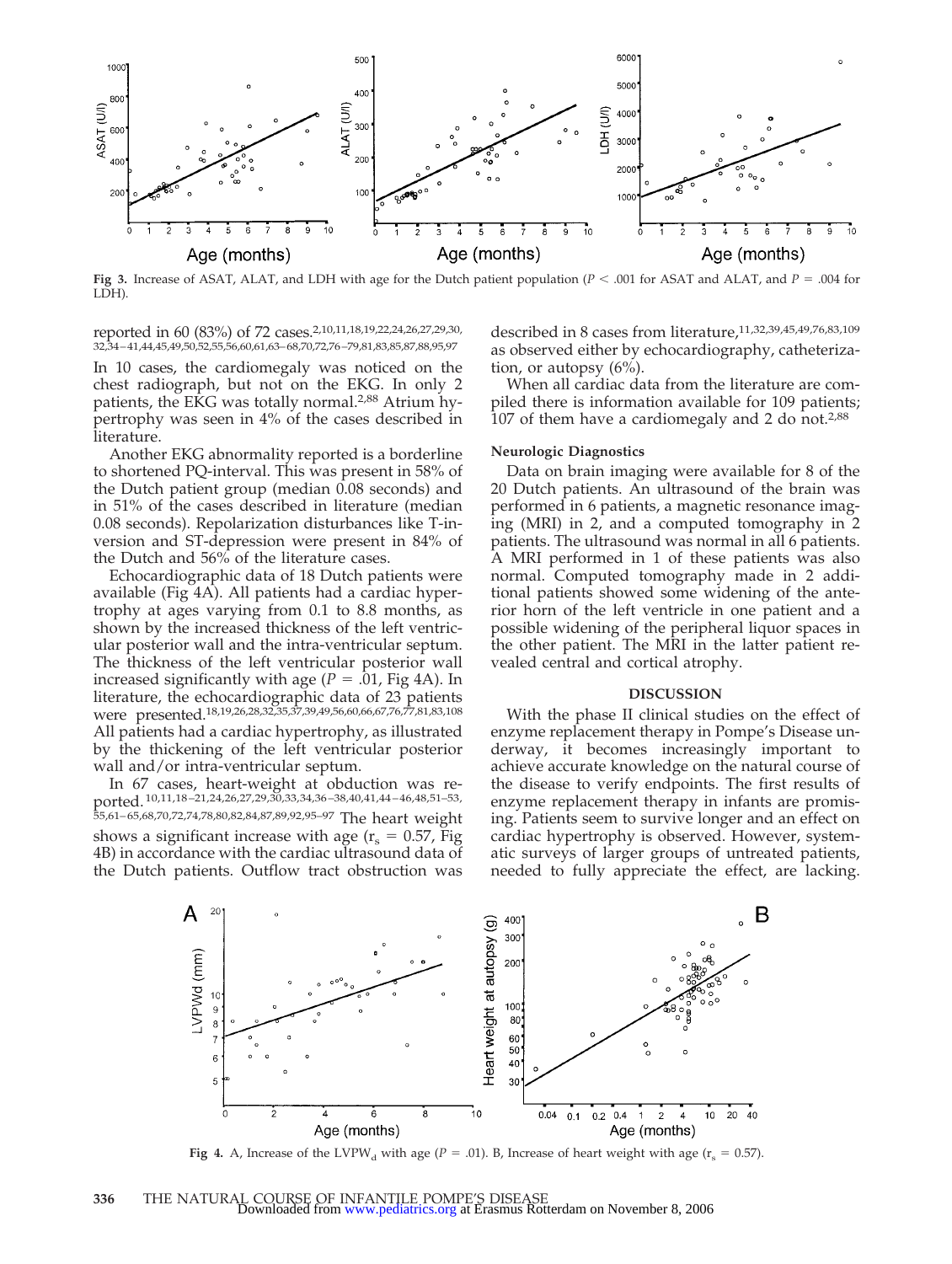Therefore, we followed the natural course of infantile Pompe's disease in 20 Dutch patients and studied the published case reports of an additional 133 patients. The Dutch patients were identified via the enzyme diagnostic laboratory of the Department of Clinical Genetics, Erasmus University, Rotterdam, thereby precluding selection based on preset clinical criteria.

The literature data show that Pompe's disease occurs worldwide. The course of the disease is essentially the same in the Dutch and the general patient population. Symptoms start in both groups shortly after birth (median age: 1.6 months). Age at hospitalization (2.8 and 4.0 months), diagnosis (5.3 and 4.5 months), and death (7.7 and 6.0 months) also compare well.

All Dutch patients have a severe  $\alpha$ -glucosidase deficiency of  $\langle 1.5\%$  of the median control value (median 0.6% of control value) in fibroblasts. Patients from Taiwanese, Turkish, Dutch, and Italian ancestry are included. Mutations were discovered in 32 of 40 mutant alleles. All revealed fully deleterious mutations. The frequently occurring IVS1  $(-13T\rightarrow G)$  mutation, typically associated with late-onset Pompe's disease was not present in the infantile patient group. This finding is consistent with the prediction that only the combination of 2 fully deleterious mutations leads to the classical early-onset phenotype. Patients from different ethnic origin had different mutations. For instance, delT525 and del exon18 are common among the Dutch patients. We detected 2 new severe mutations: Ala880Asp and InsA1827 (leading to Tyr609Ter). Their effect was demonstrated by expression studies. Currently, 80 fully deleterious mutations are known (www. pompecenter.nl).

In both patient groups feeding problems, failure to gain weight, muscular weakness, motor retardation, cardiac problems, respiratory difficulty, and airway infections were frequently reported as first symptom of the disease. Once referred to the hospital, symptoms of respiratory and/or cardiac failure were evident. The children mostly were tachy- and/or dyspnoeic and often pale or cyanotic. On clinical examination, a cardiac murmur was frequently present. The moderate enlargement of the liver is assumed to result from glycogen storage, but may also result from cardiac decompensation. Hypotonicity was noted as a prominent feature in the Dutch patients, but is less reported in the literature. We consider it unlikely that the Dutch and general patient group differ in this aspect and attribute the apparent difference to incompleteness of the case reports. Absence of deep tendon reflexes was the most common abnormality on neurologic examination. Enlargement of the tongue was reported in less than half of the patients (45% of the Dutch cases and 29% of the cases from literature).

The following findings are key elements for the definition of the classical infantile subtype of Pompe disease. First, infantile Pompe patients typically die in the first year of life. Death occurs at a median age of 7.7 months in the Dutch patient group and 6.0 months in literature. Similar survival data were reported by Amalfitano et al<sup>7-9</sup> (mean age of death 8.6

months) and Slonim et al<sup>2-4</sup> (calculated median age of death 8.0 months). There is no significant difference between the age of death of CRIM-negative and CRIM-positive patients in the Dutch patient group. A minority of patients became older than 1 year (8%). Ninety-eight percent of all patients died before the age of 1.5 years. None of the patients grew older than 2.9 years. Based on  $n = 139$ , statistical calculation shows that the upper limit of 95% confidence interval for 3 years survival equals 3%.

Second, infants with classical Pompe's disease have a rapidly progressive cardiac hypertrophy. The diastolic thickness of the left ventricular posterior wall appears to be a good measure for follow-up. The left ventricular mass or left ventricular mass index might be used as follow-up on cardiac weight. In the Dutch patients, a cardiomegaly was found at any time point in life, even when the chest radiograph, the electrocardiogram, or echocardiography was performed at birth. This indicates that cardiac hypertrophy already develops during gestation. In literature, 107 of the 109 patients appeared to have a cardiomegaly during cardiac evaluation. From the 2 patients from literature who were reported to have a normal heart on EKG and chest radiograph, 1 had an unusual high level of residual  $\alpha$ -glucosidase activity (36% of normal in fibroblasts, and 46% of normal in muscle), which does not combine with infantile Pompe's disease.<sup>88</sup> The other patient had 2 brothers who died at relatively advanced age (3 and 4 years of age) as compared with all other cases in this study.2 From the combined data we conclude that the absence of cardiomegaly is atypical for classical<sup>2-4</sup> infantile Pompe's disease.

Three other key elements of infantile Pompe's disease are motor development, growth, and laboratory findings. Motor development is severely delayed. Important milestones are generally not achieved or lost shortly after acquisition. None of the Dutch patients ever learned to turn, sit, or stand. In literature, only 3 of the 133 patients were reported to turn or sit, but subsequently lost this ability quickly.

Weight gain appears to be significantly reduced in infantile patients, despite the start of nasogastric tube feeding.

The levels of ASAT, ALAT, LDH, CK, and CK-MB are typically elevated in infantile Pompe's disease. None of the Dutch patients has normal values for ASAT, ALAT, LDH, CK, and CK-MB at the same time. ASAT, ALAT, and LDH increase significantly with age and appear an even better marker of disease progression than CK. It is most likely that the enzymes originate from muscle. However, it is not excluded that the liver contributes in part.

Based on the data obtained in our study on the natural course of infantile Pompe's disease, it is concluded that survival is a good endpoint for enzyme replacement therapy studies. In an ongoing open label enzyme replacement therapy study, we currently treat 4 infantile Pompe patients with recombinant human  $\alpha$ -glucosidase from rabbit milk.<sup>7–9</sup> All 4 patients are still alive at the age of 3 years. Based on this result, statistical calculations show that the 95% confidence interval for the 3 years survival percent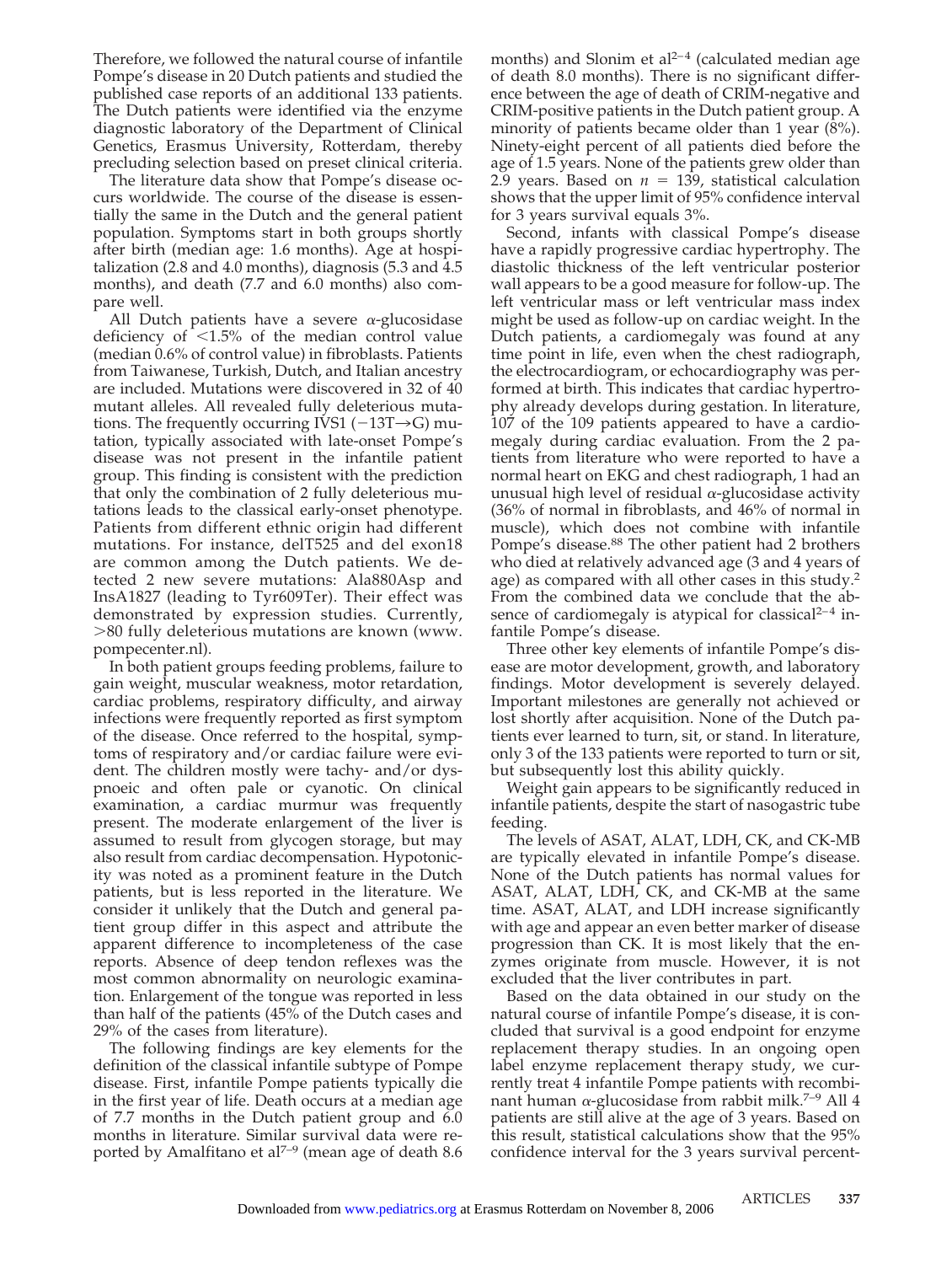age ranges from 40 up to 100% in a group of infantile patients receiving enzyme therapy. This means that if the enzyme therapy study with the same therapeutic regimen would be repeated with a larger number of infants, the 3-year survival percentage is expected to be 40% at least. Comparing this figure with the upper limit of the 95% confidence interval for 3 years survival of untreated children (this manuscript), which is 3%, there is a strong indication that enzyme therapy has an effect on survival.

However, because optimization of care (like application of artificial ventilation, treatment of infections, and other supportive measures) also may prolong survival of untreated children, the results obtained with enzyme therapy should ideally be compared with results obtained in a matched group of children, who receive exactly the same supportive care but no enzyme therapy.

Based on the assumption that 1-year survival increases from 10% in the "placebo" group to at least 75% in the enzyme replacement therapy group, it is calculated that in a placebo-controlled enzyme therapy study 11 patients have to be included in both the treatment and the placebo group to obtain 80% power at  $\alpha = 0.05$  (Fisher exact test) for the comparison of survival.

A decrease of cardiac hypertrophy, evidenced by a decrease in the diastolic thickness of the left ventricular posterior wall or left ventricular mass index can provide additional proof for efficacy of therapy and serve as secondary endpoint. Improvement of clinical condition should accompany the latter finding to demonstrate the clinical benefit for the patients. Achievement of major milestones provides evidence for the efficacy of enzyme therapy on motor function.

If for ethical reasons a non-placebo-controlled study is performed and historical data are used as control, it is of utmost importance that no selection bias is introduced. In our opinion, molecular genetic delineation of the patients should always be part of the enrollment program, besides characteristic clinical and cardiac features, to identify patients with noninfantile phenotypes, who have a prolonged natural course.

#### **ACKNOWLEDGMENTS**

This study was supported by the Prinses Beatrix Fonds.

We thank Dr Jan Lindemans and Dr Yolanda de Rijke for advice on the review of laboratory data, Marian Kroos for immunoblotting and mutation analysis, and Marijke Boer and Magreet Ausems for fruitful discussions.

#### **REFERENCES**

- 1. Hirschhorn R, Reuser AJJ. Glycogen storage disease type II: acid -glucosidase (acid maltase) deficiency. In: Scriver CR, Beaudet A, Sly WS, Valle D, eds. *The Metabolic and Molecular Bases of Inherited Disease.* Vol. III. New York, NY: McGraw-Hill, 2001:3389–3420
- 2. Engel AG, Gomez MR, Seybold ME, Lambert EH. The spectrum and diagnosis of acid maltase deficiency. *Neurology*. 1973;23:95–106
- 3. Wokke JH, Ausems MG, van den Boogaard MJ, et al. Genotypephenotype correlation in adult-onset acid maltase deficiency. *Ann Neurol*. 1995;38:450–454
- 4. Slonim AE, Bulone L, Ritz S, Goldberg T, Chen A, Martiniuk F. Identification of two subtypes of infantile acid maltase deficiency. *J Pediatr*. 2000;137:283–285
- 5. Ausems MG, Verbiest J, Hermans MP, et al. Frequency of glycogen

storage disease type II in The Netherlands: implications for diagnosis and genetic counselling. *Eur J Hum Genet*. 1999;7:713–716

- 6. Martiniuk F, Chen A, Mack A, et al. Carrier frequency for glycogen storage disease type II in New York and estimates of affected individuals born with the disease [letter]. *Am J Med Genet*. 1998;79:69–72
- 7. Van den Hout JM, Reuser AJ, de Klerk JB, Arts WF, Smeitink JA, Van der Ploeg AT. Enzyme therapy for pompe disease with recombinant human α-glucosidase from rabbit milk. *J Inherit Metab Dis*. 2001;24: 266–274
- 8. Van den Hout H, Reuser AJ, Vulto AG, Loonen MC, Cromme-Dijkhuis A, Van der Ploeg AT. Recombinant human  $\alpha$ -glucosidase from rabbit milk in Pompe patients. *Lancet*. 2000;356:397–398
- 9. Amalfitano A, Bengur AR, Morse RP, et al. Recombinant human acid -glucosidase enzyme therapy for infantile glycogen storage disease type II: results of a phase I/II clinical trial. *Genet Med*. 2001;3:132–138
- 10. Di Sant' Agnese PA, Andersen DH, Howard HM. Glycogen storage disease of the heart II. Critical review of the literature. *Pediatrics.* 1950;6:607–623
- 11. Ehlers KH, Hagstrom JWC, Lukas S, Redo SF, Engle MA. Glycogenstorage disease of the myocardium with obstruction to left ventricular outflow. *Circulation*. 1962;25:96–109
- 12. Hers HG.  $\alpha$ -glucosidase deficiency in generalized glycogen-storage disease (Pompe's disease). *Biochem J*. 1963;86:11–16
- 13. Bijvoet AG, Van Hirtum H, Kroos MA, et al. Human acid  $\alpha$ -glucosidase from rabbit milk has therapeutic effect in mice with glycogen storage disease type II. *Hum Mol Genet*. 1999;8:2145–2153
- 14. Reuser AJ, Koster JF, Hoogeveen A, Galjaard H. Biochemical, immunological, and cell genetic studies in glycogenosis type II. *Am J Hum Genet*. 1978;30:132–143
- 15. Hermans MM, Kroos MA, Smeitink JA, van der Ploeg AT, Kleijer WJ, Reuser AJ. Glycogen Storage Disease type II: genetic and biochemical analysis of novel mutations in infantile patients from Turkish ancestry. *Hum Mutat*. 1998;11:209–215
- 16. Reuser AJ, Kroos M, Oude Elferink RP, Tager JM. Defects in synthesis, phosphorylation, and maturation of acid  $\alpha$ -glucosidase in glycogenosis type II. *J Biol Chem*. 1985;260:8336–41
- 17. Sahn DJ, DeMaria A, Kisslo J, Weyman A. Recommendations regarding quantitation in M-mode echocardiography: results of a survey of echocardiographic measurements. *Circulation*. 1978;58:1072–1083
- 18. Agarwala BN. Pompe's disease in identical twins. *Hosp Pract (Off Ed)*. 1986;21:146–148, 153, 156–158
- 19. Alday LE, Moreyra E. Secondary hypertrophic cardiomyopathy in infancy and childhood. *Am Heart J*. 1984;108:996–1000
- 20. Antopol W, Heilbrunn J, Tuchman L. Enlargement of the heart due to abnormal glycogen storage. In von Gierke disease. *Am J Med Sci*. 1934;188:354–359
- 21. Asukata I, Aizawa S, Kosakai M, Kirino Y, Ishikawa E. An autopsy case of type II glycogenosis. *Acta Pathol Jpn*. 1976;26:629–635
- 22. von Bassewitz DB, Bremer HJ, Bourgeois M, Grobe H, Stoermer J. Vacuolated lymphocytes in type II glycogenosis—a diagnostic approach? *Eur J Pediatr*. 1977;127:1–7
- 23. Ausems MG, Kroos MA, Van der Kraan M, et al. Homozygous deletion of exon 18 leads to degradation of the lysosomal  $\alpha$ -glucosidase precursor and to the infantile form of glycogen storage disease type II. *Clin Genet*. 1996;49:325–328
- 24. Bharati S, Serratto M, DuBrow I, et al. The conduction system in Pompe's disease. *Pediatr Cardiol*. 1982;2:25–32
- 25. Bonnici F, Shapiro R, Joffe HS, Petersen EM. Angiocardiographic and enzyme studies in a patient with type II glycogenosis (Pompe's disease). A case report. *S Afr Med J*. 1980;58:860–862
- 26. Bulkley BH, Hutchins GM. Pompe's disease presenting as hypertrophic myocardiopathy with Wolff-Parkinson-White syndrome. *Am Heart J*. 1978;96:246–252
- 27. Cadell J, Whittemore R. Observations on generalized glycogenosis with emphasis on electrocardiographic changes. *Pediatrics.* 1962: 743–763
- 28. Chen MR, Lin SP, Loo JH, Sung TC, Chen BF. Pompe's disease: report of a neonatal case. *Taiwan Yi Xue Hui Za Zhi*. 1988;87:1017–1020
- 29. Childs AW, Crose RF, Henderson PH. Glycogen disease of the heart. Report of two cases occurring in siblings. *Pediatrics*. 1952;10:208
- 30. Clement DH, Godman GC. Glycogen disease resembling mongolism, cretinism and amyotonia congenita; case report and review of literature. *J Pediatr.* 1950:11–13
- 31. Coppola A, Munoz A, Sher J. Morphologic changes of lymphocytes in Pompe disease. *J Pediatr*. 1978;93:824–826
- Cottrill CM, Johnson GL, Noonan JA. Parental genetic contribution to mode of presentation in Pompe disease. *Pediatrics*. 1987;79:379–381
- 33. Crome L, Cumings JN, Duckett S. Neuropathological and neurochem-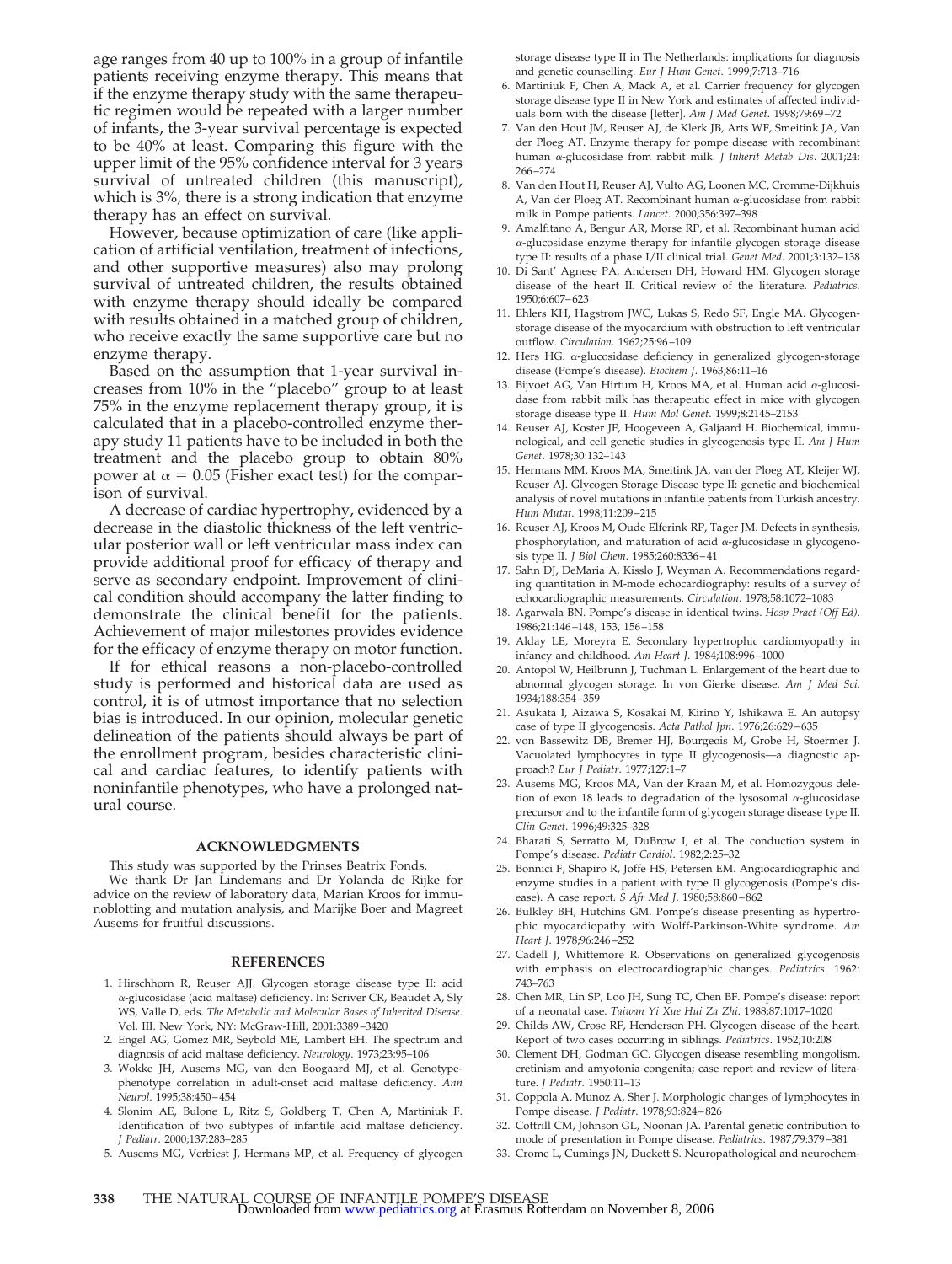ical aspects of generalized glycogen storage disease. *J Neurol Neurosurg Psychiat*. 1963;26:422–430

- 34. Di Sant' Agnese PA, Andersen DH, Mason HH, Bauman WA. Glycogen storage disease of the heart I. Report of two cases in siblings with chemical and pathological studies. *Ann N Y Acad Sci*. 1950;72:402–424
- 35. Dickinson DF, Houlsby WT, Wilkinson JL. Unusual angiographic appearances of the left ventricle in 2 cases of Pompe's disease (glycogenosis type II). *Br Heart J*. 1979;41:238–240
- 36. Friedman S, Ash R. Glycogen storage disease of the heart. Clinical observations in five infants. *J Pediatr*. 1958;52:635–647
- 37. Fung KP, Lo RN, Ho HC. Pompe's disease presenting as supraventricular tachycardia. *Aust Paediatr J*. 1989;25:101–102
- 38. Garancis JC. Type II glycogenosis. Biochemical and electron microscopic study. *Am J Med*. 1968;44:289–300
- 39. Gebhart W, Mainitz M, Jurecka W, et al. [Ichthyosiform scaling in  $\alpha$ -1, 4-glucosidase deficiency]. *Hautarzt*. 1988;39:228–232
- 40. Gitzelman R. Glukagonprobleme bei glykogenspeicherkrankheiten. *Helv Paediatr Acta*. 1957:425–490
- 41. Hernandez A Jr, Marchesi V, Goldring D, Kissane J, Hartmann AF Jr. Cardiac glycogenosis. Hemodynamic, angiocardiographic, and electron microscopic findings—report of a case. *J Pediatr*. 1966;68:400–412
- 42. Hertz W, E. J Glykogenspeicherkrankheiten unter dem klinischen bilde des myxodems. *Z Kinderheilkd.* 1936:58–60
- 43. Hinerman DL. Familial cardiac glycogen storage disease. *Arch Path Anat*. 1955;331:359–368
- 44. Hogan GR, Gutmann L, Schmidt R, Gilbert E. Pompe's disease. *Neurology*. 1969;19:894–900
- 45. Hohn AR, Lowe CU, Sokal JE. Cardiac problems in the glycogenoses with specific reference to Pompe's disease. *Pediatrics.* 1965:313–321
- 46. Hui KS, Williams JC, Borit A, Rosenberg HS. The endocrine glands in Pompe's disease. Report of two cases. *Arch Pathol Lab Med*. 1985;109: 921–925
- 47. Huie ML, Hirschhorn R, Chen AS, Martiniuk F, Zhong N. Mutation at the catalytic site (M519V) in glycogen storage disease type II (Pompe disease). *Hum Mutat*. 1994;4:291–293
- 48. Humphreys ME, Kato K. Glycogen storage disease. *Am J Pathol*. 1934; 10:589–617
- 49. Hwang B, Meng CC, Lin CY, Hsu HC. Clinical analysis of five infants with glycogen storage disease of the heart—Pompe's disease. *Jpn Heart J*. 1986;27:25–34
- 50. Jacob JL, Leandro RL, Parro Junior A. Pompe's disease or type IIa glycogenosis. *Arq Bras Cardiol*. 1999;73:435–440
- 51. Jean C, Miller G. Glycogenose cardiaque. Presentations anatomique de deux cas. *Laval Med*. 1960;29:447–456
- 52. Jeune M, Larbre F, Muller JM, Texier D'Arnoult A. Observation anatomoclinique d'un cas de glycogenose cardiaque diffuse (maladie de Pompe) avec fibroelastosis de l'endocard. *Pediatrie*. 1959;14:399–407
- 53. Landing BH, Bangle R. Glycogen storage diseases. I. Familial cardiac glycogen storage diseases: report of two cases and discussion of relation to other forms of abnormal glycogen deposition. *J Tech Meth Int A Mes Museums Bull* 1950;31:84
- 54. Landing BH, Villee C, Nadas AS. Cardiac glycogen storage disease: a study of three siblings. *Proc New Engl Cardiovasc Soc.* 1952–1952:42
- 55. Langewisch WH, Bigler JA. Disorders of glycogen metabolism. With special reference to glycogen storage disease and galactosemia. *Padiatrics*. 1952;9:263–279
- 56. Lee CC, Chen CY, Chou TY, Chen FH, Zimmerman RA. Cerebral MR manifestations of Pompe disease in an infant. *AJNR Am J Neuroradiol*. 1996;17:321–322
- 57. Levin S, Moses SW, Chayoth R, Jagoda N, Steinitz K. Glycogen storage disease in Israel. A clinical, biochemical and genetic study. *Isr J Med Sci*. 1967;3:397–410
- 58. Lin CY, Shieh JJ. Identification of a de Novo point mutation resulting in infantile form of Pompe's disease. *Biochem Biophys Res Commun*. 1995;213:367
- 59. Loonen MC, Busch HF, Koster JF, et al. A family with different clinical forms of acid maltase deficiency (glycogenosis type II): biochemical and genetic studies. *Neurology*. 1981;31:1209–1216
- 60. Lorber A, Luder AS. Very early presentation of Pompe's disease and its cross-sectional echocardiographic features. *Int J Cardiol*. 1987;16: 311–314
- 61. Luck R, Platt D, Lange RH, Kunze K. [Clinical, biochemical, morphological and electrophysiological studies of glycogenosis Type II in childhood with double deficiency of enzymes (author's transl)]. *Z Kinderheilkd*. 1975;120:19–28
- 62. Manca A. Sulla ipertrophia di cuore idiopatica congenita. *Cuore Circ*. 1936;20:513
- 63. Mancall GB, Aponte GE, Berry RG. Pompe's disease (diffuse glycogenosis) with neuronal storage.
- 64. Martin JG, Bonte FJ. Glycogen disease. Reports of two cases with cardiomegaly. *Am J Roentgenol*. 1951;66:922–1951
- 65. Mazzitello WF, Briggs JF. Glycogen storage disease of the myocardium. *Dis Chest*. 1957;32:636–645
- 66. McFarlane HJ, Soni N. Pompe's disease and anaesthesia. *Anaesthesia*. 1986;41:1219–1224
- 67. Metzl JD, Elias ER, Berul CI. An interesting case of infant sudden death: severe hypertrophic cardiomyopathy in Pompe's disease. *Pacing Clin Electrophysiol*. 1999;22:821–822
- 68. Monnet P, Larbre F, Gauthier J, Verney R. Glycogenose cardiomusculaire du nourrisson. Essai de determination du trouble enzymatique. *Pediatrie*. 1960;15:60–63
- 69. Muggia A. Hypertrophie cardiaque congenitale primitive avec stenose pylorique hypertrophyque. Syndrome polycorique par infiltration glycogenique. *Rev Franc de Pediat.* 1936:774–792
- 70. Muller OF, Bellet S, Ertrugrul A. Glycogen-storage disease. Report of a case with generalized glycogenosis and review of the literature. *Circulation*. 1961;23:261–268
- 71. Mutgeert BL. Over aangeboren groot hart, speciaal in verband met de glycogeenziekte. *Maandschr Kindergeneeskd*. 1937;6:233–245
- 72. Nihill MR, Wilson DS, Hugh-Jones K. Generalized glycogenosis type II (Pompe's disease). *Arch Dis Child*. 1970;45:122–129
- 73. Pompe JC. Over idiopathische hypertrophie van het hart. *Ned Tijdschr Geneeskd*. 1932;76:304–311
- 74. Putschar W. Uber angeborene Glycogenspeicherkrankheit des Herzens-"Thesaurismosis glycogenica"[v. Gierke]. *Beitr Pathol Anat.* 1932: 222–231
- 75. Bischoff G. Zum klinischen Bild der Glycogenspeicherkrankheiten. *Z Kinderheilkd.* 1932:722–726
- 76. Rees A, Elbl F, Minhas K, Solinger R. Echocardiographic evidence of outflow tract obstruction in Pompe's disease (glycogen storage disease of the heart). *Am J Cardiol*. 1976;37:1103–1106
- 77. Rosen KR, Broadman LM. Anaesthesia for diagnostic muscle biopsy in an infant with Pompe's disease. *Can Anaesth Soc J*. 1986;33:790–794
- 78. Rossi E. *Herzkrankheiten im saulingsalter.* Stuttgart, Germany: Georg Thieme; 1954
- 79. Ruttenberg HD, Steidl RM, Carey LS, Edwards JE. Glycogen-storage disease of the heart. Hemodynamic and angiocardiographic features in 2 cases. *Am Heart J.* 1964:469–480
- 80. Sakurai I, Tosaka A, Mori Y, Imura S, Aoki K. Glycogenosis type II (Pompe). The fourth autopsy case in Japan. *Acta Pathol Jpn*. 1974;24: 829–846
- 81. Sarnat HB, Roth SI, Carroll JE, Brown BI, Dungan WT. Lipid storage myopathy in infantile Pompe's disease. *Arch Neurol*. 1982;39:180–183
- 82. Schnabel R. Uber die neuromuskulare form der glykogenspeicherungskrankheit. *Virchows Arch*. 1958;331:287–313
- 83. Seifert BL, Snyder MS, Klein AA, O'Loughlin JE, Magid MS, Engle MA. Development of obstruction to ventricular outflow and impairment of inflow in glycogen storage disease of the heart: serial echocardiographic studies from birth to death at 6 months. *Am Heart J*. 1992;123:239–242
- 84. Selberg W. Die glykogenose des sauglings unter dem bilde einder todlich verlaufenden cerbrospinalen erkrankung. *Z Kinderheilkd*. 1953; 72:306–320
- 85. Sethuraman S, Mahamood M, Krishnanunni S, Rajalakshmi. Glycogen storage disease type II [letter]. *Indian Pediatr.* 1993;30:1053–1054
- 86. Shieh JJ, Lin CY. Identification of a small deletion in one allele of patients with infantile form of glycogen storage disease type II. *Biochem Biophys Res Commun*. 1996;219:322–326
- 87. Sprague HB, Bland EF, White PD. Congenital idiopahic hypertrohy of the heart. *Am J Dis Child*. 1931;41:877–886
- 88. Ullrich K, Grobe H, Korinthenberg R, von Bassewitz DB. Severe course of glycogen storage disease type II (Pompe's disease) without development of cardiomegalia. *Pathol Res Pract*. 1986;181:627–632
- 89. Van Creveld S. Investigations on glycogen disease. *Dis Child.* 1934: 9–10
- 90. Van Creveld S. Glycogen disease. *Medicine*. 1939;1:1
- 91. Verity MA. Infantile Pompe's disease, lipid storage, and partial carnitine deficiency. *Muscle Nerve*. 1991;14:435–440
- 92. Wachstein M. Glycogen storage of a case with histochemical phosphate studies. *Am J Med Sci*. 1947;214:401–409
- 93. Wijburg FA, Rosenblatt DS, Vos GD, et al. Clinical and biochemical observations in a patient with combined Pompe disease and cblC mutation. *Eur J Pediatr*. 1992;151:127–131
- 94. Willemsen MA, Jira PE, Gabreels FJ, van der Ploeg AT, Smeitink JA.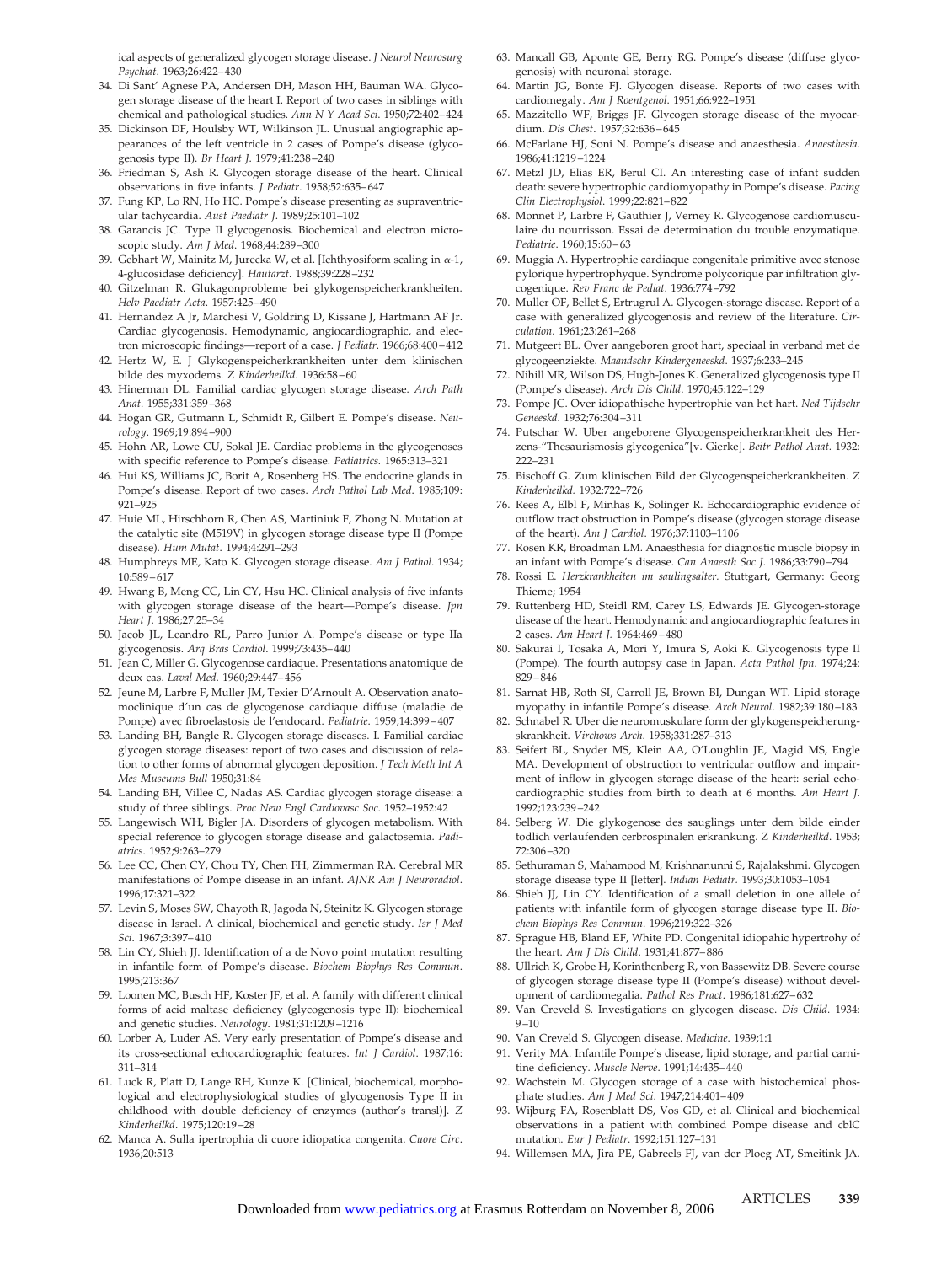[Three hypotonic neonates with hypertrophic cardiomyopathy: Pompe's disease]. *Ned Tijdschr Geneeskd*. 1998;142:1388–1392

- 95. Wilson RA, Clark N. Endocardial fibroelastosis associated with generalized glycogenosis. *Pediatrics*. 1960;26:86–96
- 96. Wolf K. XIV. Beitrag zur Morphologie und chemie der glykogenspeicherkrankheiten. *Beitr Pathol Anat*. 1936;96:289–306
- 97. Yamamoto T, Egughi A, Okudaira M, Suzuki E. Glycogen storage disease of the heart. First case in Japan. *Am J Cardiol.* 1960:556–559
- 98. Kroos MA, Van der Kraan M, Van Diggelen OP, et al. Glycogen storage disease type II: frequency of three common mutant alleles and their associated clinical phenotypes studied in 121 patients [letter] [see comments]. *J Med Genet*. 1995;32:836–837
- 99. Lin CY, Shieh JJ. Identification of a de novo point mutation resulting in infantile form of Pompe's disease [published erratum appears in *Biochem Biophys Res Commun* 1995 Aug 4;213:367]. *Biochem Biophys Res Commun*. 1995;208:886–893
- 100. Raben N, Nichols RC, Boerkoel C, Plotz P. Genetic defects in patients with glycogenosis type II (acid maltase deficiency). *Muscle Nerve*. 1995;3:S70–S74
- 101. Kroos MA, van Leenen D, Verbiest J, Reuser AJ, Hermans MM. Glycogen storage disease type II: identification of a dinucleotide deletion and a common missense mutation in the lysosomal  $\alpha$ -glucosidase gene. *Clin Genet*. 1998;53:379–382
- 102. Dagnino F, Stroppiano M, Regis S, Bonuccelli G, Filocamo M. Evidence for a founder effect in Sicilian patients with glycogen storage disease type II. *Hum Hered*. 2000;50:331–333
- 103. Martin JJ, Clara R, Ceuterick C, Joris C. Is congenital fibre type dis-

proportion a true myopathy? *Acta Neurol Belg*. 1976;76:335–344

- 104. Atkin J, Snow JW Jr, Zellweger H, Rhead WJ. Fatal infantile cardiac glycogenosis without acid maltase deficiency presenting as congenital hydrops [letter]. *Eur J Pediatr*. 1984;142:150
- 105. Gussenhoven WJ, Busch HF, Kleijer WJ, de Villeneuve VH. Echocardiographic features in the cardiac type of glycogen storage disease II. *Eur Heart J*. 1983;4:41–43
- 106. Huie ML, Chen AS, Brooks SS, Grix A, Hirschhorn R. A de novo 13 nt deletion, a newly identified C647W missense mutation and a deletion of exon 18 in infantile onset glycogen storage disease type II (GSDII). *Hum Mol Genet*. 1994;3:1081–1087
- 107. Mansens BJ. Idiopathische hypertrophie van het hart, diffuse rhabdomyomatose en glycogeenziekte. *Maandschr Kindergeneeskd*. 1937;6: 244–251
- 108. Bloom KP, Hug G, Schubert WK, Kaplan S. Pompe's disease of the heart. *Circulation.* 1974;49, 50(Suppl III):III-56
- 109. Adams EM, Becker JA, Griffith L, Segal A, Plotz PH, Raben N. Glycogenosis type II: a juvenile-specific mutation with an unusual splicing pattern and a shared mutation in African Americans. *Hum Mutat*. 1997;10:128–134
- 110. Hermans MM, De Graaff E, Kroos MA, et al. The effect of a single base pair deletion ( $\delta$  T525) and a C1634T missense mutation (pro545leu) on the expression of lysosomal  $\alpha$ -glucosidase in patients with glycogen storage disease type II. *Hum Mol Genet*. 1994;3:2213–2218
- 111. Boerkoel C, Raben N, Martiniuk F, Miller F, Plotz P. Identification of a deletion common to adult and infantile onset acid  $\alpha$ -glucosidase deficiency. *Am J Hum Genet.* 1992;51:(Suppl):1153–1164

# **BLAME TECHNOLOGY FOR OBESITY**

"Technology may be fattening. Something surely is. In the past quarter-century, American waistlines have bulged, and obesity has become epidemic. The government's authoritative National Health Examination Survey found 30% of adults in 1999–2000 were obese by the technical medical definition. That's up from 23% in 1988–1994 and 15% in 1976–1980. . . Some blame the food industry for deceiving us into eating more fatty and caloric foods. Others link the increase in weight to the decrease in smoking. Still others blame a sedentary lifestyle in which playing games on computer screens replaces athletic activity, and cars and elevators eliminate the need to walk. It's obvious that technology has made us richer and food cheaper, in terms of the hours we have to work to feed ourselves. And technology has changed the physical nature of daily work."

Wessel D. *Wall Street Journal*. February 13, 2002

Noted by JFL, MD